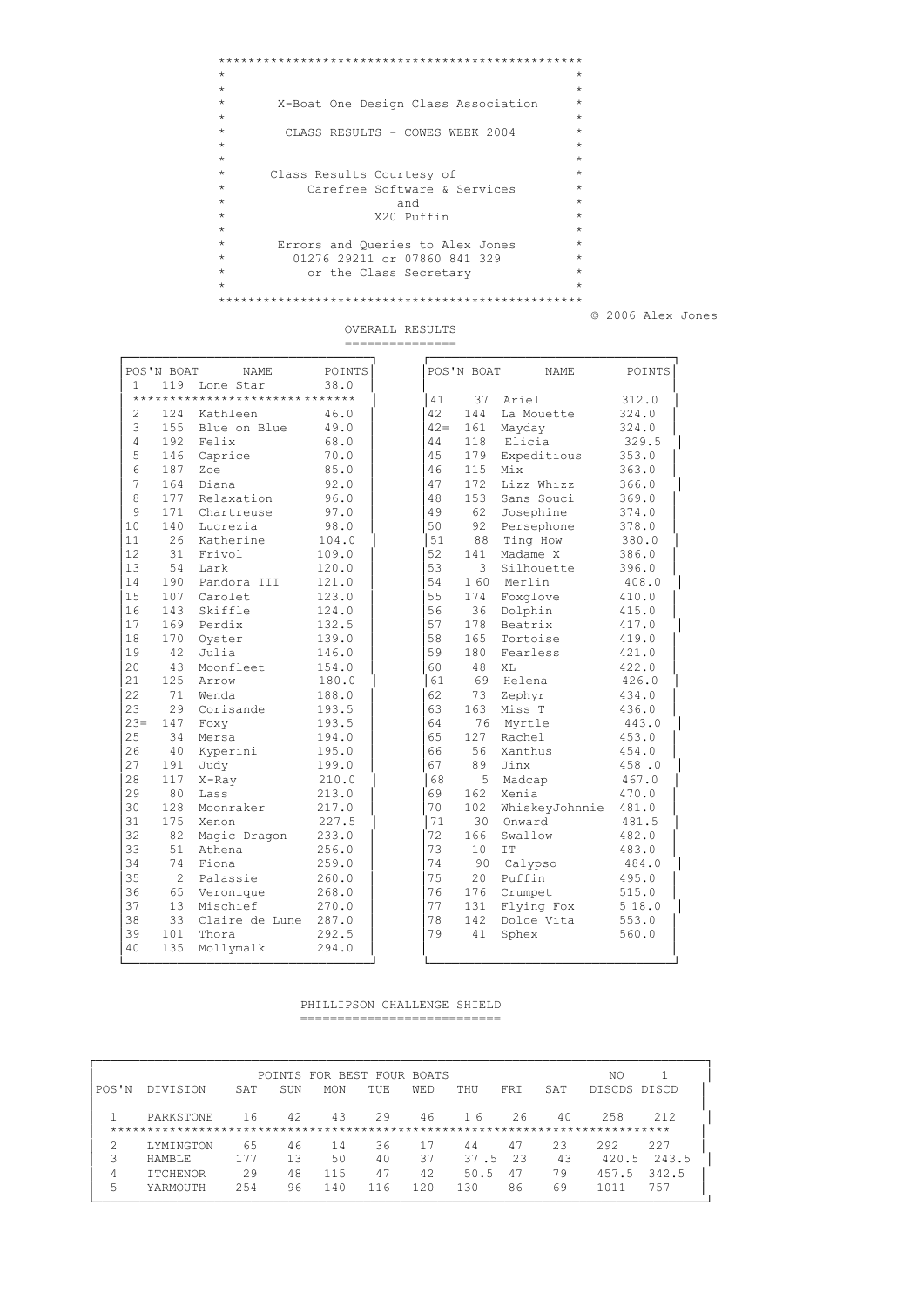## COWES

|                      | RACES<br>POINTS TOTALS<br>POINTS                         |  |
|----------------------|----------------------------------------------------------|--|
| PROVISIONAL OR FINAL | NO<br>POSITION<br>F<br>F.<br>F.<br><b>F</b><br>ਾ ਜਾ      |  |
| DAY                  | $DIS -$<br>DIS-<br>LIST<br>ISA SU MO TU WE TH FR SA      |  |
| DATE                 | CARD<br>12 13 14<br>1 N<br>CARDS<br>Q                    |  |
| NAME.<br><b>BOAT</b> | POINTS<br>POS'N BOAT<br>NAME                             |  |
| 20 Puffin            | 495.0<br>495<br>Puffin<br>RE 73 RE 72 67 65 NF 58<br>575 |  |
|                      |                                                          |  |

HAMBLE

| ______                     |                                                                                      |                        |
|----------------------------|--------------------------------------------------------------------------------------|------------------------|
|                            | POINTS<br><b>RACES</b><br>POINTS TOTALS                                              |                        |
| PROVISIONAL OR FINAL       | F<br>F<br>1<br>POSITION<br>F<br>F<br>NO.                                             |                        |
| DAY                        | DIS-<br>$DIS -$<br>LIST<br>SU<br>TH FR<br>SA<br>MO.<br>TU<br>WF.                     |                        |
| <b>DATE</b>                | 12, 13<br>8<br>9 1 0<br>11<br>CARDS<br>CARD<br>14                                    |                        |
| <b>NAME</b><br><b>BOAT</b> | POS'N BOAT<br><b>NAME</b>                                                            | POINT S                |
|                            | Kathleen<br>124                                                                      | 46.0                   |
| 2 Palassie                 | 260<br>342<br>$1 \circ C$<br>5<br>8 RE NC<br>6                                       | ********************** |
| 10 IT                      | 483<br>563<br>56<br>ΝF<br>64<br>63<br>60<br>2<br>146<br>Caprice<br><b>RE</b><br>-ND  | 70.0                   |
| 13 Mischief                | $\mathcal{L}$<br>270<br>32<br>29 53<br>350<br>Lark<br>25<br>OC 27<br>2.4<br>54       | 120.0                  |
| 30 Onward                  | 561.5<br>481.5<br>62<br>63<br>80<br>ΝF<br>37<br>ND ND<br>ND.<br>Lass                 | 213.0                  |
| 36 Dolphin                 | 5<br>495<br>415<br>49 RE 50<br>82<br>Magic Dragon<br>29<br>61<br>66 ND               | 233.0                  |
| 54 Lark                    | 6<br>120<br>23 12 36<br>200<br>Palassie<br>18<br>$\mathcal{L}$                       | 260.0                  |
| 62 Josephine               | 374<br>20 37<br>454<br>13<br>Mischief<br>ND 36<br>RE ND<br>41                        | 270.0                  |
| 80 Lass                    | 295<br>213<br>1 23 OC 10<br>8<br>18<br>144<br>La Mouette<br>1<br>DO.                 | 324.0                  |
| 82 Magic Dragon            | 233<br>$\circ$<br>313<br>1 1 8<br>Elicia<br>19<br>-34<br>28<br><b>RE</b><br>44<br>21 | 329.5                  |
| 90 Calypso                 | 564<br>484<br>10<br>62<br>65<br>68<br>60 RE RE 51<br>Josephine<br>RE.                | 374.0                  |
| 118 Elicia                 | 409.5<br>48<br>329.5<br>11<br>174<br>31<br>19<br>29 RF<br>Foxglove<br>43<br>NF       | 410.0                  |
| 124 Kathleen               | 12<br>126<br>46<br>36<br>Dolphin<br>-OC<br>11<br>4                                   | 415.0                  |
| 127 Rachel                 | 13<br>535<br>453<br>180<br>45<br>Fearless<br>60<br>51<br>57 NC NF<br>RE.             | 421.0                  |
| 144 La Mouette             | 32 4<br>14<br>404<br>127<br>42<br>18 55<br>Rachel<br>61<br>-57<br>11<br>OC           | 453.0                  |
| 146 Caprice                | 70<br>15<br>101<br>30<br>13<br>19<br>19<br>Onward<br>-31<br>3                        | 481.5                  |
| 166 Swallow                | 16<br>562<br>482<br>166<br>Swallow<br>.51<br>RF.<br>59 52<br>RF.<br>-ND<br>ND.       | 482.0                  |
| 174 Foxglove               | 17<br>13<br>-25<br>490<br>410<br>52<br>RE<br>10<br>IT<br>NF<br>OC<br>RE.             | 483.0                  |
| 180 Fearless               | 18<br>501<br>421<br>90<br>70 59 55<br>38<br>39<br>Calypso<br>ND<br>ND                | 484.0                  |
|                            |                                                                                      |                        |

└────────────────────────┘ └─────────────────────────────────┘

ITCHENOR

|                         |            |                    | POINTS |       | RACES             |          |      | POINTS TOTALS                                |
|-------------------------|------------|--------------------|--------|-------|-------------------|----------|------|----------------------------------------------|
| PROVISIONAL<br>OR FINAL | F          | F<br>F             | F      | F     | F                 | F        | F    | NO.<br>POSTTION                              |
| DAY                     | SA.<br>-SU | MO.                | TU     | WЕ    | TH.               | FR SA    |      | $DTS-$<br>LIST<br>$DIS -$                    |
| DATE                    |            | 8<br>9             | 10     |       | 12 13             |          | -14  | CARDS<br>CARD                                |
| NAME<br><b>BOAT</b>     |            |                    |        |       |                   |          |      | POINTS<br>POS'N BOAT<br>NAME                 |
|                         |            |                    |        |       |                   |          |      | 192 Felix<br>68.0                            |
| 26 Katherine            | 15 11      | oc 11              |        | 29    | - 6               |          | 9 23 | ******************************<br>104<br>184 |
| 101 Thora               | NF<br>-31  | ΝF                 |        | 22 45 | 46 23             |          | 46   | 372.5<br>292.5<br>96.0<br>Relaxation<br>-75  |
| 141 Madame X            | RF.<br>64  |                    |        |       | ND 58 58 44 30 52 |          |      | 386<br>97.0<br>466<br>3<br>171<br>Chartreuse |
| 169 Perdix              | 20         | 14                 | 20     |       | 33 19             | -32      | - 16 | 104.0<br>165.5<br>132.5<br>Katherine<br>26   |
| 171 Chartreuse          |            | 13                 | 10     | 10    | 21 22 ND          |          |      | 177<br>5<br>132.5<br>97<br>169<br>Perdix     |
| 177 Relaxation          |            | OC.                | 14     |       | 9 1 4             | <u>Г</u> | 43   | 199.0<br>176<br>96<br>6<br>191<br>Judy       |
| 191 Judy                | RF.<br>46  | 8                  | 24     | -21   | -32.              | -31      | - 37 | 279<br>199<br>2 92.5<br>101<br>Thora         |
| 192 Felix               |            | 3 26 NF 12 2 12 10 |        |       |                   |          | २    | 148<br>386.0<br>68<br>8<br>141<br>Madame X   |
|                         |            |                    |        |       |                   |          |      |                                              |

CAPTAINS' CRYSTAL

| =================          |     |         |                         |         |     |                  |                |     |         |               |               |            |                                |        |
|----------------------------|-----|---------|-------------------------|---------|-----|------------------|----------------|-----|---------|---------------|---------------|------------|--------------------------------|--------|
|                            |     |         |                         | POINTS  |     | RACES            |                |     |         | POINTS TOTALS |               |            |                                |        |
| PROVISIONAL OR FINAL       | F   | F       | F                       | F       | F   | F                | F              | F   | NO.     | -1            |               |            | POSITION                       |        |
| DAY                        | SA  | SU      | MO.                     | TU      | WF. | TH.              | FR SA          |     | $DTS -$ | $DIS-$        |               |            | <b>LIST</b>                    |        |
| DATE.                      | 7   | 8       | 9                       | 10      | -11 | 12, 13           |                | -14 | CARDS   | CARD          |               |            |                                |        |
| <b>NAME</b><br><b>BOAT</b> |     |         |                         |         |     |                  |                |     |         |               |               | POS'N BOAT | <b>NAME</b>                    | POINTS |
|                            |     |         |                         |         |     |                  |                |     |         |               |               | 192        | Felix                          | 68.0   |
| 36 Dolphin                 |     |         | RE 66 ND 29 61 49 RE 50 |         |     |                  |                |     | 495     | 415           |               |            | ****************************** |        |
| 48 XL                      | RF. | 59      | OC 67                   |         |     | 27 53 ND 56      |                |     | 502     | 422           | 2             | 171        | Chartreuse                     | 97.0   |
| 51 Athena                  |     |         | OC 35 19 35 OC 39 21    |         |     |                  |                | 27  | 336     | 256           | $\mathcal{L}$ | 140        | Lucrezia                       | 98.0   |
| 92 Persephone              | RE. | 19      | 29                      | ND.     |     | 55 ND ND 35      |                |     | 458     | 378           | 4             | 190        | Pandora III                    | 121.0  |
| 101 Thora                  | NF  | .31     | NF                      | 2.2     | 45  | 46 23            |                | -46 | 372.5   | 292.5         | 5.            | 125        | Arrow                          | 180.0  |
| 125 Arrow                  | 14  | 27      | 32                      | 7       | 31  | OC 27            |                | 42  | 260     | 180           | 6             | 147        | Foxy                           | 193.5  |
| 128 Moonraker              | NF  | 29      |                         |         |     | 9 26 DO 38 25 10 |                |     | 299     | 217           |               | 191        | Judy                           | 199.0  |
| 140 Lucrezia               | 2.0 | 8       |                         | 3 44 DO |     | 17               | $\overline{4}$ |     | 180     | 98            | 8             | 128        | Moonraker                      | 217.0  |
| 141 Madame X               | RF. | 64      | ND.                     |         |     | 58 58 44         | 30             | 52  | 466     | 386           | 9             | 51         | Athena                         | 256.0  |
| 147 Foxy                   | RF. | 2.8     | 22 56                   |         | 26  | 1.5              | 1.5            | 32  | 273.5   | 193.5         | 10            | 101        | Thora                          | 292.5  |
| 161 Mayday                 | NF  | 30      | 24                      | 49      | 39  | 22 RE            |                | RE. | 404     | 324           | 11            | 161        | Mayday                         | 324.0  |
| 165 Tortoise               | RE. |         | 50 ND 37                |         | RE. | 51 RE            |                | 41  | 499     | 419           | 12            | 179        | Expeditious                    | 353.0  |
| 171<br>Chartreuse          | 9   | 12      | 13 10                   |         | 10  | 21               | 2.2            | ND. | 177     | 97            | 13            | 92         | Persephone                     | 378.0  |
| 179 Expeditious            | RE. | RE.     | 20                      | 43      | 41  | 45               | RF.            | 44  | 433     | 353           | 14            | 141        | Madame X                       | 386.0  |
| 180 Fearless               | RF. | ND.     | ND.                     | 70      | 59  | 55               | 38             | 39  | 501     | 421           | 15            | 36         | Dolphin                        | 415.0  |
| 190 Pandora III            | 18  | 17      | 16                      | 32      | -14 | 16               | <b>RE</b>      | 8   | 201     | 121           | 16            | 165        | Tortoise                       | 419.0  |
| 191 Judy                   | RE. | 46      | 8                       | 2.4     | 2.1 | 32               | 31             | 37  | 279     | 199           | 17            | 180        | Fearless                       | 421.0  |
| $192$ Felix                |     | 3 26 NF |                         | 12      |     | 2 12 10          |                |     | 148     | 68            | 18            | 48         | XT.                            | 422.0  |
|                            |     |         |                         |         |     |                  |                |     |         |               |               |            |                                |        |

Abreviations: DE=DNE, DQ=DSQ, NC=DNC, ND=NOD, NE=NER, NF=DNF, NS=DNS, OC=OCS, RE=RAF, (See S.I.F2.2)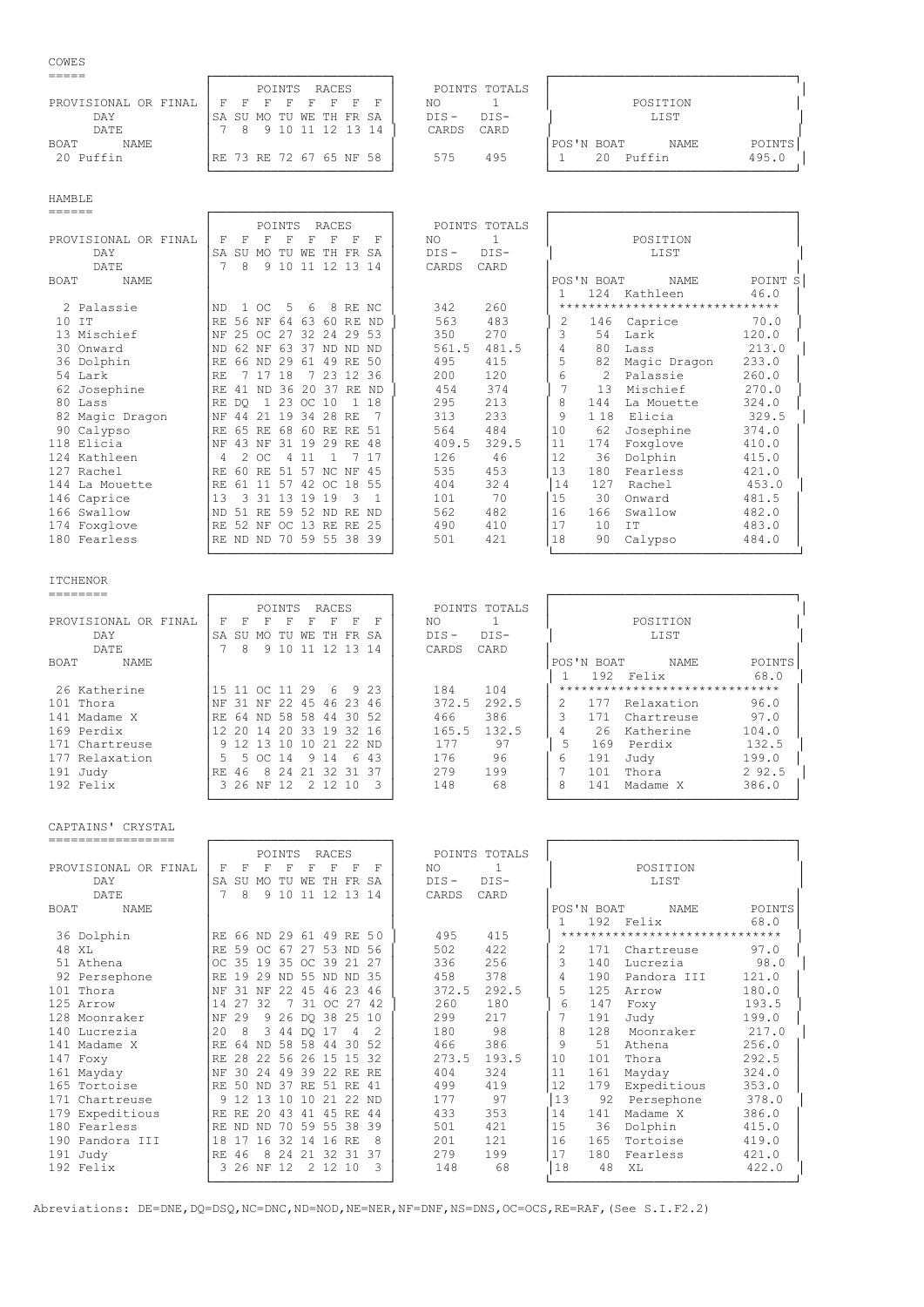LYMINGTON

| =========            |                         |       |                |        |              |                      |                |                |         |               |              |            |                                |        |
|----------------------|-------------------------|-------|----------------|--------|--------------|----------------------|----------------|----------------|---------|---------------|--------------|------------|--------------------------------|--------|
|                      |                         |       |                | POINTS |              | RACES                |                |                |         | POINTS TOTALS |              |            |                                |        |
| PROVISIONAL OR FINAL | F                       | F     | F              | F      | F            | F                    | F              | F              | NO.     | $\mathbf{1}$  |              |            | POSITION                       |        |
| <b>DAY</b>           | SA SU                   |       | <b>MO</b>      | TU     | WЕ           | TH FR SA             |                |                | $DIS -$ | $DIS-$        |              |            | LIST                           |        |
| DATE.                | 7                       | 8     |                |        |              | 9 10 11 12 13 14     |                |                | CARDS   | CARD          |              |            |                                |        |
| <b>BOAT</b><br>NAME. |                         |       |                |        |              |                      |                |                |         |               |              | POS'N BOAT | <b>NAME</b>                    | POINTS |
|                      |                         |       |                |        |              |                      |                |                |         |               | $\mathbf{1}$ |            | 119 Lone Star                  | 38.0   |
| 33 Claire de Lune    | NF 53 RE 47 17 34 28 28 |       |                |        |              |                      |                |                | 367     | 287           |              |            | ****************************** |        |
| 34 Mersa             | NF                      |       |                |        |              | 18 28 39 30 33 17 29 |                |                | 2.74    | 194           | 2            | 164        | Diana                          | 92.0   |
| 37 Ariel             | RF.                     |       |                |        |              | 24 NF 42 OC 30 34 22 |                |                | 392     | 312           | 3            | 140        | Lucrezia                       | 98.0   |
| 42 Julia             | NF                      |       | 14 27 28 15    |        |              | 9                    | 19 34          |                | 226     | 146           | 4            | 143        | Skiffle                        | 124.0  |
| 48 XL                | RF.                     |       |                |        |              | 59 OC 67 27 53 ND 56 |                |                | 502     | 422           | 5            | 170        | Oyster                         | 139.0  |
| 56 Xanthus           | RE.                     |       |                |        |              | 54 NF 52 51 57 RE ND |                |                | 534     | 454           | 6            | 42         | Julia                          | 146.0  |
| 69 Helena            | RF.                     |       |                |        |              | 70 RE 38 50 61 RE 47 |                |                | 506     | 426           | 7            | 34         | Mersa                          | 194.0  |
| 73 Zephyr            | RF.                     |       | 68 ND 66 40    |        |              |                      | 64 36 ND       |                | 514     | 434           | 8            | 117        | X-Ray                          | 210.0  |
| 76 Myrtle            | RE ND RE 55 25          |       |                |        |              | 43 RE RE             |                |                | 523     | 443           | 9            | 175        | Xenon                          | 227.5  |
| 88 Ting How          | RF.                     |       | 38 RE 53       |        |              | 49 31 ND 49          |                |                | 460     | 380           | 10           | 33         | Claire de Lune                 | 287.0  |
| 92 Persephone        | RF.                     | 19    |                |        |              | 29 ND 55 ND ND 35    |                |                | 458     | 378           | 11           | 37         | Ariel                          | 312.0  |
| 117 X-Ray            | <b>ND</b>               |       |                |        |              | 21 23 41 ND 26 13    |                | 6              | 290     | 210           | 12           | 161        | Mayday                         | 324.0  |
| 119 Lone Star        | 19                      | 6     | $\mathfrak{D}$ |        | $\mathbf{1}$ |                      | 5 NC           | $\overline{4}$ | 120     | 38            | 13           | 179        | Expeditious                    | 353.0  |
| 131 Flying Fox       | RF.                     |       | 72 RE          |        |              | 74 66 66 ND ND       |                |                | 598     | 518           | 14           | 172        | Lizz Whizz                     | 366.0  |
| 140 Lucrezia         | 20                      | 8     | 3              | 44     |              | DO 17                | $\overline{4}$ | $\mathcal{L}$  | 180     | 98            | 15           | 92         | Persep hone                    | 378.0  |
| 142 Dolce Vita       | <b>ND</b>               | RF.   | ND.            |        |              | 73 ND ND ND ND       |                |                | 633     | 553           | 16           | 88         | Ting How                       | 380.0  |
| 143 Skiffle          | 16                      | 33 NF |                | 6      | 3            |                      | 20 26 20       |                | 204     | 124           | 17           | 160        | Merlin                         | 408.0  |
| 160 Merlin           | RF.                     |       | 49 RE          |        |              | 61 56 40 61 61       |                |                | 488     | 408           | 18           | 178        | Beatrix                        | 417.0  |
| 161 Mayday           | NF                      |       |                |        |              | 30 24 49 39 22 RE RE |                |                | 404     | 324           | 19           | 48         | XT.                            | 422.0  |
| 163 Miss T           | RE.                     |       | 39 ND ND       |        |              | 64 63 ND 30          |                |                | 516     | 436           | 20           | 69         | Helena                         | 426.0  |
| 164 Diana            | 10                      | 23    |                | 4 21   |              | 5 13 16 32           |                |                | 123.5   | 92            | 21           | 73         | Zephyr                         | 434.0  |
| 170 Oyster           | RF.                     | 36    | 5              | 40     | 8            |                      | 25 14 11       |                | 219     | 139           | 2.2.         | 163        | Miss T                         | 436.0  |
| 172 Lizz Whizz       | NF                      | 47    | ND 62          |        | 48           |                      | 56 35 38       |                | 446     | 366           | 23           | 76         | Myrtle                         | 443.0  |
| 175 Xenon            | RF.                     | 40 10 |                | 8      | 37           |                      | 41 RE 12       |                | 307.5   | 227.5         | 24           | 56         | Xanthus                        | 454.0  |
| 176 Crumpet          | RE                      |       | 69 NC          |        |              | 71 53 RE NF NC       |                |                | 597     | 515           | 25           | 176        | Crumpet                        | 515.0  |
| 178 Beatrix          | RF.                     |       |                |        |              | 45 18 30 ND NC NC NC |                |                | 499     | 417           | 26           | 131        | Flying Fox                     | 518.0  |
| 179 Expeditious      | RE RE 20 43 41 45 RE 44 |       |                |        |              |                      |                |                | 433     | 353           | 2.7          | 142        | Dolce Vita                     | 553.0  |
|                      |                         |       |                |        |              |                      |                |                |         |               |              |            |                                |        |

### PARKSTONE

| =========                  |                               |          |       |        |     |                      |               |           |       |               |     |            |                                |        |
|----------------------------|-------------------------------|----------|-------|--------|-----|----------------------|---------------|-----------|-------|---------------|-----|------------|--------------------------------|--------|
|                            |                               |          |       | POINTS |     | <b>RACES</b>         |               |           |       | POINTS TOTALS |     |            |                                |        |
| PROVISIONAL OR FINAL       | F                             | F        | F     | F      |     | F                    | F             | F         | NO.   | 1             |     |            | POSITION                       |        |
| DAY                        | TH FR SA<br>SA SU MO TU<br>WЕ |          |       |        |     | $DIS -$              | $DIS-$        |           | LIST  |               |     |            |                                |        |
| DATE                       | 7                             | 8        | 9     | 10     | 11  |                      | 12 13         | -14       | CARDS | CARD          |     |            |                                |        |
| <b>BOAT</b><br><b>NAME</b> |                               |          |       |        |     |                      |               |           |       |               |     | POS'N BOAT | <b>NAME</b>                    | POINTS |
|                            |                               |          |       |        |     |                      |               |           |       |               |     | 155        | Blue on Blue                   | 49.0   |
| 3 Silhouette               | RF.                           | 34 NF    |       |        |     | 50 22 50 RE RE       |               |           | 476   | 396           |     |            | ****************************** |        |
| 29 Corisande               | 6                             | -37      | 2.5   | - 33   |     | 45 35 NF             |               | 13        | 273.5 | 193.5         | 2   | 187        | Zoe                            | 85.0   |
| 31 Frivol                  | 8                             | 16       | 1.5   | 1.5    | 23  |                      | 11 RE         | 21        | 189   | 109           | 3   | 31         | Frivol                         | 109.0  |
| 40 Kyperini                | 17                            | 4        | -OC   | 2      | OC. |                      | .5            | <b>ND</b> | 275   | 195           | 4   | 190        | Pandora III                    | 121.0  |
| 41 Sphex                   | ND.                           | ND.      | ND    | ND.    | ND. | ND.                  | ND ND         |           | 640   | 560           | 5   | 107        | Carolet                        | 123.0  |
| 43 Moonfleet               |                               | 2.2.     |       | 34     | 43  | 42 33                |               | 9         | 197   | 154           | 6   | 43         | Moonfleet                      | 154.0  |
| 51 Athena                  | $OC$ 35                       |          | 19    | -35    |     | OC 39                | 21 27         |           | 336   | 256           |     | 29         | Corisande                      | 193.5  |
| 65 Veronique               | RF.                           | 48       | RF.   | 25     | 16  | 47                   |               | 37 15     | 348   | 268           | 8   | 40         | Kyperini                       | 195.0  |
| 74 Fiona                   | 11                            | 58       | 26    | -17    | 54  | 54                   | 39            | ND.       | 339   | 259           | 9   | 128        | Moonraker                      | 217.0  |
| 89 Jinx                    | RF.                           | 63       | NF    | -60    | 47  | 48                   | RF.           | RF.       | 538   | 458           | 10  | 51         | Athena                         | 256.0  |
| 107 Carolet                |                               | $1 \t13$ | 30 46 |        | 2.4 | 4                    | 11 40         |           | 169   | 123           | 11  | 74         | Fiona                          | 259.0  |
| 128 Moonraker              | NF                            | 29       | 9     | 26     |     | DQ 38 25 10          |               |           | 299   | 217           | 12  | 65         | Veronique                      | 268.0  |
| 155 Blue on Blue           | $\mathcal{L}$                 | 10       | ND.   | 9      | 4   | 3                    | $\mathcal{L}$ | 19        | 129   | 49            | 13  | 3          | Silhouette                     | 396.0  |
| 165 Tortoise               | RF.                           | 50       | ND.   | 37     | RE. | 51                   | RF.           | -41       | 499   | 419           | 14  | 165        | Tortoise                       | 419.0  |
| 187 Zoe                    | ND 15                         |          | 12    | 3      | 12. | 2                    | 8             | 33        | 165   | 85            | 1.5 | 89         | Jinx                           | 458.0  |
| 190 Pandora III            |                               |          |       |        |     | 18 17 16 32 14 16 RE |               | 8         | 201   | 121           | 16  | 41         | Sphex                          | 560.0  |
|                            |                               |          |       |        |     |                      |               |           |       |               |     |            |                                |        |
|                            |                               |          |       |        |     |                      |               |           |       |               |     |            |                                |        |
| YARMOUTH                   |                               |          |       |        |     |                      |               |           |       |               |     |            |                                |        |
| ========                   |                               |          |       |        |     |                      |               |           |       |               |     |            |                                |        |

|                      |       |       |                         | POINTS |     | RACES            |   |    |         | POINTS TOTALS |   |            |                                |        |
|----------------------|-------|-------|-------------------------|--------|-----|------------------|---|----|---------|---------------|---|------------|--------------------------------|--------|
| PROVISIONAL OR FINAL | F     | F     |                         |        |     | F                | F | F  | NO.     |               |   |            | POSITION                       |        |
| DAY                  |       | SA SU | MO TU                   |        |     | WE TH FR SA      |   |    | $DIS -$ | $DIS-$        |   |            | LIST                           |        |
| DATE                 |       | 8     | 9                       | - 10   | -11 | 12 13 14         |   |    | CARDS   | CARD          |   |            |                                |        |
| <b>BOAT</b><br>NAME  |       |       |                         |        |     |                  |   |    |         |               |   | POS'N BOAT | NAME                           | POINTS |
|                      |       |       |                         |        |     |                  |   |    |         |               |   |            | 125 Arrow                      | 180.0  |
| 5 Madcap             | RF.   |       | 9 OC 54 ND NC NC NC     |        |     |                  |   |    | 549     | 467           |   |            | ****************************** |        |
| 71 Wenda             | ND 32 |       |                         |        |     | 6 45 28 27 24 26 |   |    | 268     | 188           |   | 71         | W enda                         | 188.0  |
| 102 WhiskeyJohnnie   |       |       | RE 71 RE 69 65 62 ND 54 |        |     |                  |   |    | 561     | 481           | 3 | 147        | Foxy                           | 193.5  |
| $115$ Mix            |       |       | ND 55 ND                | ND.    |     | 46 58 20 24      |   |    | 443     | 363           | 4 | 135        | Mollymalk                      | 294.0  |
| 125 Arrow            |       | 14 27 | -32                     |        |     | 7 31 OC 27 42    |   |    | 260     | 180           |   | 115        | Mix                            | 363.0  |
| 135 Mollymalk        |       | RE 42 | NF 16 35 36 NC          |        |     |                  |   | -5 | 376     | 294           | 6 | 153        | Sans Souci                     | 369.0  |
| 147 Foxy             |       | RE 28 | 22 56 26 15 15 32       |        |     |                  |   |    | 273.5   | 193.5         |   | 5          | Madcap                         | 467.0  |
| 153 Sans Souci       |       | RE 57 | ND 48 38 52 RE 14       |        |     |                  |   |    | 449     | 369           | 8 | 162        | Xenia                          | 470.0  |
| 162 Xenia            |       |       | RE 67 RE 65 62 59 ND 57 |        |     |                  |   |    | 550     | 470           | 9 | 102        | WhiskeyJohnnie                 | 481.0  |
|                      |       |       |                         |        |     |                  |   |    |         |               |   |            |                                |        |

Abreviations: DE=DNE,DQ=DSQ,NC=DNC,ND=NOD,NE=NER,NF=DNF,NS=DNS,OC=OCS,RE=RAF,(See S.I.F2.2)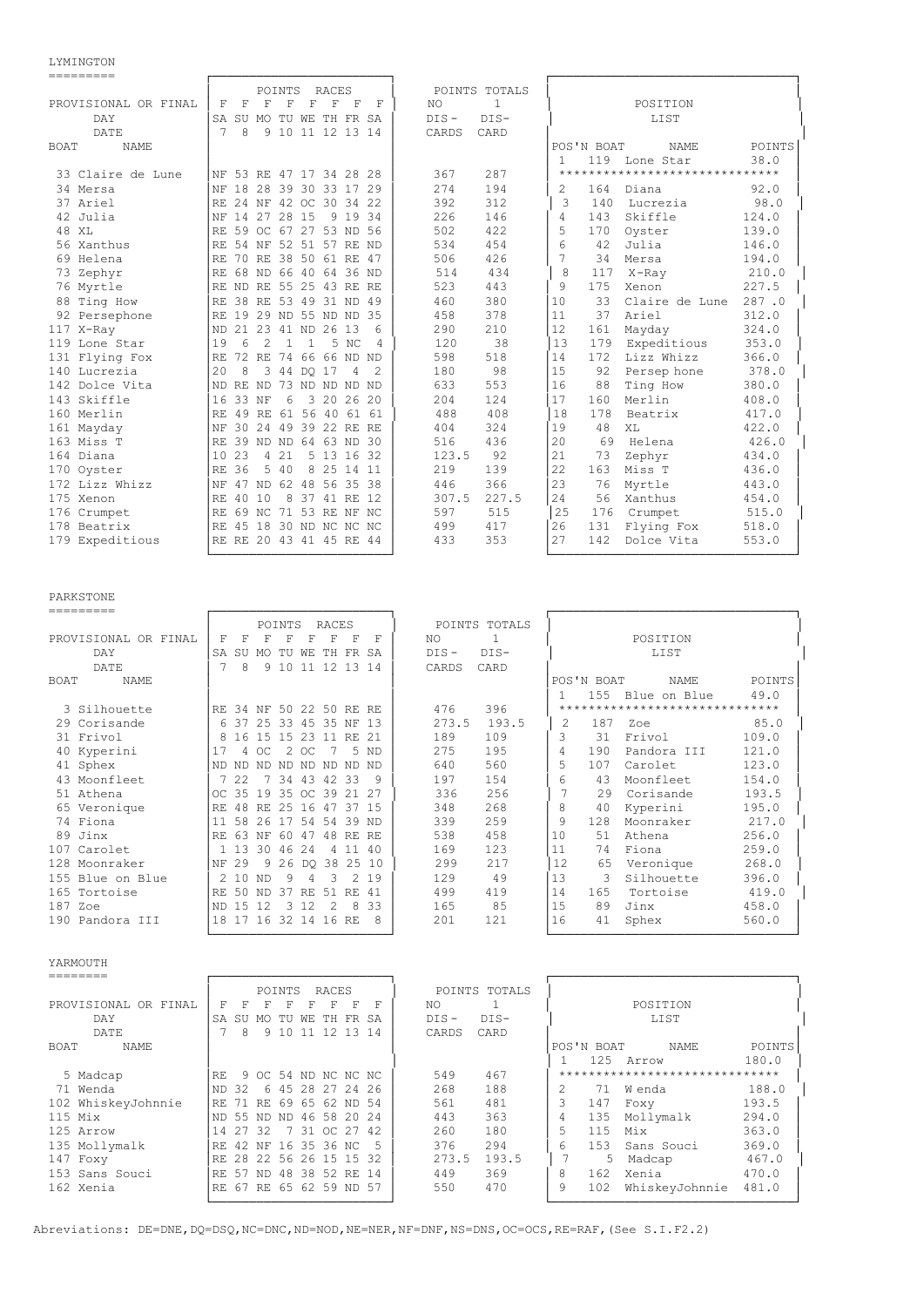| ---------------              |                                                                                                                           |                               |                                                                        |
|------------------------------|---------------------------------------------------------------------------------------------------------------------------|-------------------------------|------------------------------------------------------------------------|
|                              | POINTS<br>RACES                                                                                                           | POINTS TOTALS                 |                                                                        |
| PROVISIONAL OR FINAL         | F<br>F<br>F<br>F<br>F<br>F<br>F<br>– F                                                                                    | $\mathbf{1}$<br>ΝO            | POSITION                                                               |
| DAY                          | SA<br>SU MO TU WE TH FR SA                                                                                                | $DIS-$<br>$DIS -$             | LIST                                                                   |
| DATE                         | 7<br>8<br>9 10 11 12 13 14                                                                                                | CARDS<br>CARD                 |                                                                        |
| BOAT<br>NAME                 |                                                                                                                           |                               | POS'N BOAT<br>POINTS<br>NAME                                           |
|                              | 9 OC 54 ND NC NC NC                                                                                                       | 467<br>549<br>549<br>467      | 54<br>120.0<br>1<br>Lark<br>$\overline{2}$<br>Perdix                   |
| 5 Madcap<br>10 IT            | RE<br>RE 56 NF 64 63 60 RE ND                                                                                             | 483<br>563                    | 169<br>132.5<br>3<br>170<br>139.0                                      |
| 20 Puffin                    | RE 73 RE 72 67 65 NF 58                                                                                                   | 495<br>575                    | Oyster<br>*******************************                              |
| 30 Onward                    | 62 NF 63 37 ND ND ND<br><b>ND</b>                                                                                         | 561.5<br>481.5                | 4<br>71                                                                |
| 33 Claire de Lune            | 53 RE 47 17 34 28 28<br>NF                                                                                                | 367<br>287                    | 188.0<br>Wenda<br>5<br>194.0<br>34                                     |
| 34 Mersa                     | 18 28 39 30 33 17 29<br>NF                                                                                                | 274<br>194                    | Mersa<br>6<br>128<br>217.0<br>Moonraker                                |
| 36 Dolphin                   | 66 ND 29 61 49 RE 50<br><b>RE</b>                                                                                         | 495<br>415                    | 7<br>82<br>Magic Dragon<br>233.0                                       |
| 48 XL                        | RE 59 OC 67 27 53 ND 56                                                                                                   | 422<br>502                    | 8<br>74<br>Fiona<br>259.0                                              |
| 54 Lark                      | 7 17 18<br>7 23 12 36<br><b>RE</b>                                                                                        | 200<br>120                    | 9<br>65<br>Veronique<br>268.0                                          |
| 65 Veronique                 | 48 RE 25 16 47 37 15<br><b>RE</b>                                                                                         | 268<br>348                    | 10<br>33<br>Claire de Lune<br>287.0                                    |
| 69 Helena                    | 70 RE 38 50 61 RE 47<br>RE                                                                                                | 426<br>506                    | 11<br>Thora<br>292.5<br>101                                            |
| 71 Wenda                     | 32<br>45 28 27 24 26<br><b>ND</b><br>6                                                                                    | 188<br>268                    | 12<br>144<br>La Mouette<br>324.0                                       |
| 74 Fiona                     | 58 26 17 54 54 39 ND<br>11                                                                                                | 259<br>339                    | $12 =$<br>161<br>Mayday<br>324.0                                       |
| 76 Myrtle                    | ND RE 55 25 43 RE RE<br><b>RE</b>                                                                                         | 523<br>443                    | 14<br>118<br>Elicia<br>329.5                                           |
| 82 Magic Dragon              | 44 21 19 34 28 RE<br>NF<br>7                                                                                              | 233<br>313                    | 15<br>115<br>Mix<br>363.0                                              |
| 88 Ting How                  | <b>RE</b><br>38 RE 53 49 31 ND 49                                                                                         | 460<br>380                    | 16<br>172<br>Lizz Whizz<br>366.0                                       |
| 89 Jinx                      | RE 63 NF 60 47 48 RE RE                                                                                                   | 458<br>538                    | 17<br>153<br>Sans Souci<br>369.0                                       |
| 90 Calypso                   | <b>RE</b><br>65 RE 68 60 RE RE 51                                                                                         | 564<br>484                    | 18<br>88<br>Ting How<br>380.0                                          |
| 101 Thora                    | NF<br>31 NF 22 45 46 23 46                                                                                                | 372.5<br>292.5                | 19<br>Madame X<br>386.0<br>141                                         |
| 102 WhiskeyJohnnie           | <b>RE</b><br>71 RE 69 65 62 ND 54                                                                                         | 561<br>481                    | 20<br>174<br>Foxglove<br>410.0                                         |
| 115 Mix                      | 55 ND ND 46 58 20 24<br><b>ND</b>                                                                                         | 443<br>363                    | 21<br>36<br>Dolphin<br>415.0                                           |
| 118 Elicia                   | 43 NF 31 19 29 RE 48<br>NF                                                                                                | 409.5<br>329.5                | 22<br>180<br>Fearless<br>421.0                                         |
| 128 Moonraker                | 9 26 DO 38 25 10<br>NF 29                                                                                                 | 299<br>217                    | 23<br>48<br>422.0<br>XL                                                |
| 141 Madame X                 | RE<br>64 ND 58 58 44 30 52                                                                                                | 386<br>466                    | 24<br>69<br>Helena<br>426.0                                            |
| 142 Dolce Vita               | ND RE ND 73 ND ND ND ND                                                                                                   | 633<br>553                    | 25<br>163<br>Miss T<br>436.0                                           |
| 144 La Mouette               | 61 11 57 42 OC 18 55<br>RE                                                                                                | 404<br>324                    | 26<br>76<br>Myrtle<br>443.0                                            |
| 153 Sans Souci               | 57 ND 48 38 52 RE 14<br><b>RE</b>                                                                                         | 369<br>449                    | 27<br>89<br>Jinx<br>458.0                                              |
| 161 Mayday                   | 30 24 49 39 22 RE RE<br>NF                                                                                                | 404<br>324                    | 28<br>5<br>467.0<br>Madcap                                             |
| 162 Xenia                    | 67 RE 65 62 59 ND 57<br><b>RE</b>                                                                                         | 550<br>470                    | 29<br>470.0<br>162<br>Xenia                                            |
| 163 Miss T                   | 39 ND ND 64 63 ND 30<br><b>RE</b>                                                                                         | 516<br>436                    | 30<br>102<br>WhiskeyJohnnie<br>481.0                                   |
| 166 Swallow                  | ND 51 RE 59 52 ND RE ND                                                                                                   | 482<br>562                    | 31<br>30<br>Onward<br>481.5                                            |
| 169 Perdix                   | 12<br>20 14 20 33 19 32 16                                                                                                | 165.5<br>132.5                | 32<br>482.0<br>166<br>Swallow                                          |
| 170 Oyster                   | 5 40<br>8 25 14 11<br><b>RE</b><br>36                                                                                     | 219<br>139                    | 33<br>10<br>IT<br>483.0                                                |
| 172 Lizz Whizz               | 47 ND 62 48 56 35 38<br>NF                                                                                                | 366<br>446                    | 34<br>90<br>Calypso<br>484.0                                           |
| 174 Foxglove                 | 52 NF OC 13 RE RE 25<br><b>RE</b>                                                                                         | 490<br>410                    | 35<br>20<br>Puffin<br>495.0                                            |
| 176 Crumpet                  | 69 NC 71 53 RE NF NC<br>RE                                                                                                | 597<br>515                    | 36<br>176<br>Crumpet<br>515.0                                          |
| 180 Fearless                 | RE ND ND 70 59 55 38 39                                                                                                   | 421<br>501                    | 37<br>142<br>Dolce Vita<br>553.0                                       |
| LADIES' BOWL<br>------------ |                                                                                                                           |                               |                                                                        |
|                              | POINTS<br>RACES                                                                                                           | POINTS TOTALS                 |                                                                        |
| PROVISIONAL OR FINAL         | $F \tF$<br>$F -$<br>$\begin{array}{lllllllll} \textbf{F} & \textbf{F} & \textbf{F} & \textbf{F} & \textbf{F} \end{array}$ | ΝO<br>$\mathbf{1}$            | POSITION                                                               |
| DAY                          | SA SU MO TU WE TH FR SA                                                                                                   | DIS-<br>DIS-                  | LIST                                                                   |
| DATE                         | 7 8 9 10 11 12 13 14                                                                                                      | CARDS<br>CARD                 |                                                                        |
| BOAT<br><b>NAME</b>          |                                                                                                                           |                               | POS'N BOAT<br>NAME<br>POINTS                                           |
|                              |                                                                                                                           |                               | 170 Oyster<br>139.0<br>$\mathbf{1}$<br>******************************* |
| 71 Wenda                     | ND 32 6 45 28 27 24 26<br>RE 36 5 40 8 25 14 11                                                                           | 268<br>188<br>219<br>139      | 2<br>71 Wenda<br>188.0                                                 |
| 170 Oyster<br>174 Foxglove   | RE 52 NF OC 13 RE RE 25                                                                                                   | 490<br>410                    | 3<br>174 Foxglove<br>410.0                                             |
|                              |                                                                                                                           |                               |                                                                        |
| OLD MASTERS' CUP             |                                                                                                                           |                               |                                                                        |
| ================             |                                                                                                                           |                               |                                                                        |
| PROVISIONAL OR FINAL         | POINTS RACES                                                                                                              | POINTS TOTALS<br>NO.<br>1     | POSITION                                                               |
| DAY                          | F F F F F F F F                                                                                                           |                               |                                                                        |
| DATE                         | SA SU MO TU WE TH FR SA<br>7 8 9 10 11 12 13 14                                                                           | DIS-<br>DIS-<br>CARD<br>CARDS | LIST                                                                   |
|                              |                                                                                                                           |                               |                                                                        |
| BOAT<br>NAME                 |                                                                                                                           |                               | POS'N BOAT<br>NAME<br>POINTS<br>119 Lone Star<br>38.0<br>1.            |
| 20 Puffin                    | RE 73 RE 72 67 65 NF 58                                                                                                   | 575<br>495                    | *******************************                                        |
| 48 XL                        | RE 59 OC 67 27 53 ND 56                                                                                                   | 502<br>422                    | 140 Lucrezia<br>2<br>98.0                                              |
| 73 Zephyr                    | RE 68 ND 66 40 64 36 ND                                                                                                   | 514<br>434                    | 3<br>169 Perdix<br>132.5                                               |
| 82 Magic Dragon              | NF 44 21 19 34 28 RE<br>- 7                                                                                               | 313<br>233                    | 4<br>82 Magic Dragon<br>233.0                                          |
| 119 Lone Star                | 19  6  2  1  1  5  NC<br>4                                                                                                | 120<br>38                     | 5<br>179 Expeditious<br>353.0                                          |
| 140 Lucrezia                 | 20 8 3 44 DQ 17 4 2                                                                                                       | 180<br>98                     | 6<br>141 Madame X<br>386.0                                             |
| 141 Madame X                 | RE 64 ND 58 58 44 30 52                                                                                                   | 466<br>386                    | 7<br>165<br>Tortoise<br>419.0                                          |
| 165 Tortoise                 | RE 50 ND 37 RE 51 RE 41                                                                                                   | 499<br>419                    | 8<br>48 XL<br>422.0                                                    |
| 169 Perdix                   | 12 20 14 20 33 19 32 16                                                                                                   | 165.5<br>132.5                | 9<br>73<br>Zephyr<br>434.0                                             |
| 179 Expeditious              | RE RE 20 43 41 45 RE 44                                                                                                   | 353<br>433                    | 20 Puffin<br>10<br>495.0                                               |

└────────────────────────┘ └─────────────────────────────────┘